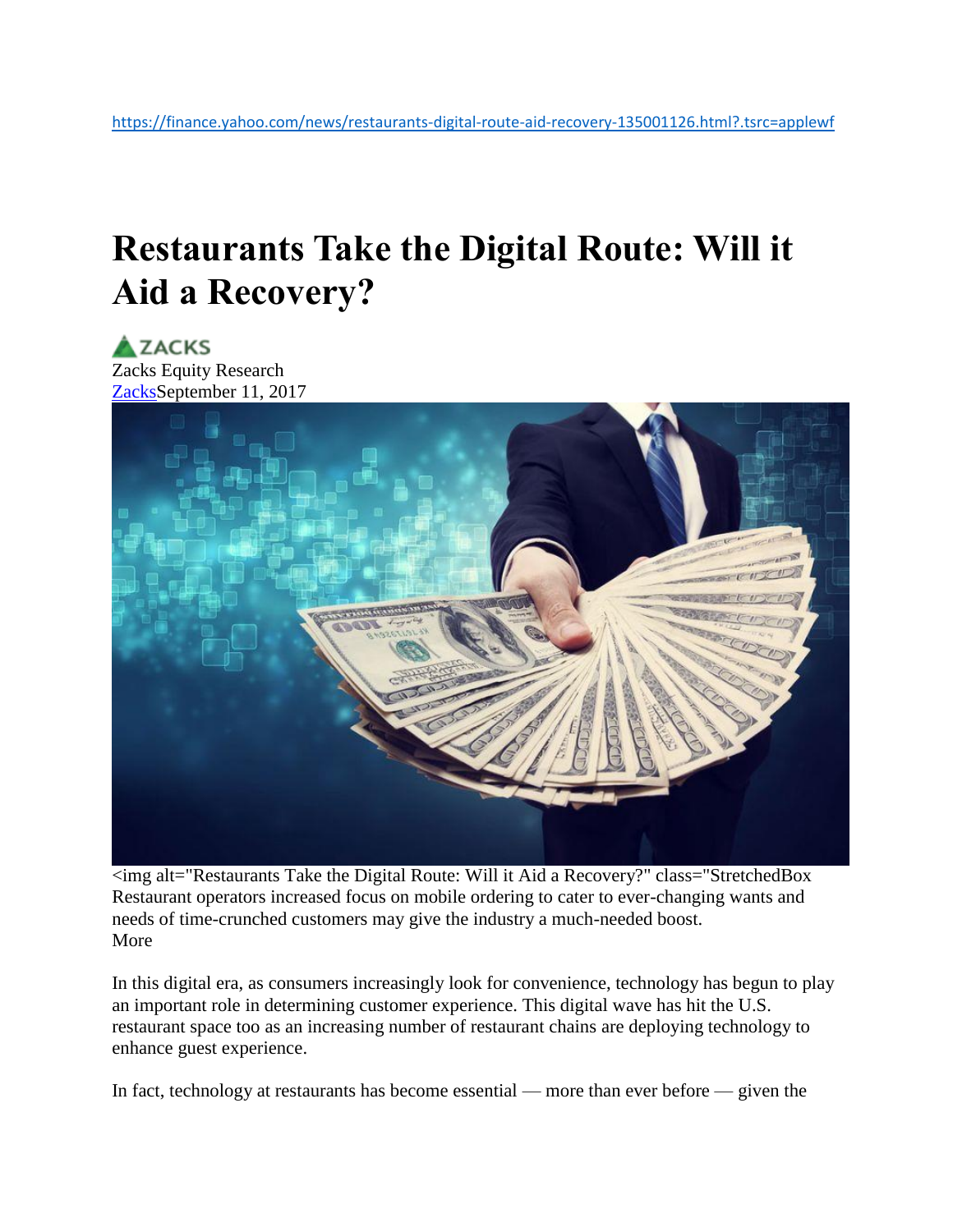troubles plaguing the U.S. restaurant space over the past few quarters.

Hence, restaurant operators are going all guns blazing, with their online and digital marketing activities, to meet consumers' increasing dependence on and penchant for online and mobile web technology and consequently lure them back.

## **Age of Mobile Ordering**

While smartphone apps attract consumers, video menu boards in quick-service restaurants and tabletop devices speed up sales and ensure convenience. Further, restaurant operators rely on social media for promotions and incorporate Facebook, Twitter, online review sites and blogs aggressively into their marketing mix.

In fact, mobile ordering in particular is fast becoming a crucial part of many restaurants' plans, given what it can bring in enhanced sales. This is because when using a phone to order their food, customers, on an average, tend to spend more and visit more often. Going forward, mobile ordering is thus set to be the core to the customer's experience, rather than just being a point of differentiation.

Notably, pizza giants Domino's Pizza, Inc. DPZ and Papa John's International Inc. PZZA have been the industry bellwethers in the digital ordering space. Both the companies hold a Zacks Rank #2 (Buy). You can see **the complete list of today's Zacks #1 Rank (Strong Buy) stocks here**.

Domino's continues adding to its digital capabilities with the launch of various ordering apps and platforms. The extended ways to order a pizza has thus kept this company in the forefront of digital ordering and customer convenience. Moreover, digital leadership is helping the pizza giant to expand its brand in the domestic market as well as overseas. In fact, at the end of 2016, the company generated over 60% digital sales in the United States.

Papa John's too continues to reinforce its commitment toward providing a better customer experience with enhancements to its digital ordering process. Markedly, the company's mobile ordering applications support category-leading five simple, secure, and mobile-friendly ways to pay online orders without using cash or credit card. In the second quarter of 2017, Papa John's recorded more than 60% online sales mix, of which around 70% was from its mobile channels, and has a long-term target of eventually reaching 80%.

Though few restaurants have managed to come as far along as the pizza chains but still there are many who have advanced their own apps by leaps and bounds to arrest more customers on the go.

It is to be noted that coffee chain giant Starbucks Corporation SBUX has secured a leading position in leveraging its mobile and digital assets and loyalty and e-Commerce platforms to create more revenue streams. In fact, Starbucks' mobile app is undoubtedly one of the most widely used mobile payment app in the United States.